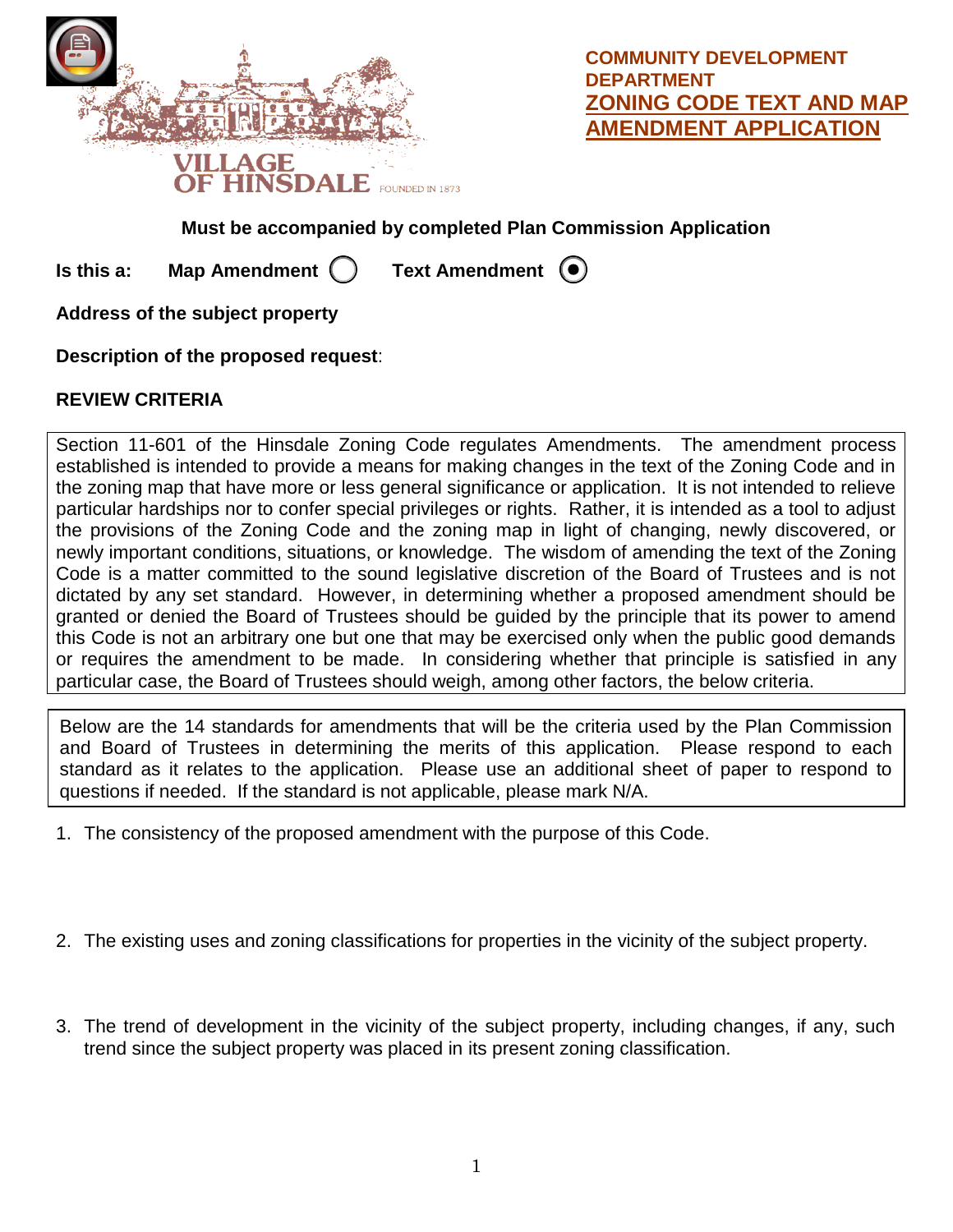- 4. The extent, if any, to which the value of the subject property is diminished by the existing zoning classification applicable to it.
- 5. The extent to which any such diminution in value is offset by an increase in the public health, safety, and welfare.
- 6. The extent, if any, to which the use and enjoyment of adjacent properties would be affected by the proposed amendment.
- 7. The extent, if any, to which the value of adjacent properties would be affected by the proposed amendment.
- 8. The extent, if any, to which the future orderly development of adjacent properties would be affected by the proposed amendment.
- 9. The suitability of the subject property for uses permitted or permissible under its present zoning classification.
- 10. The availability of adequate ingress to and egress from the subject property and the extent to which traffic conditions in the immediate vicinity of the subject property would be affected by the proposed amendment.
- 11. The availability of adequate utilities and essential public services to the subject property to accommodate the uses permitted or permissible under the present zoning classification.